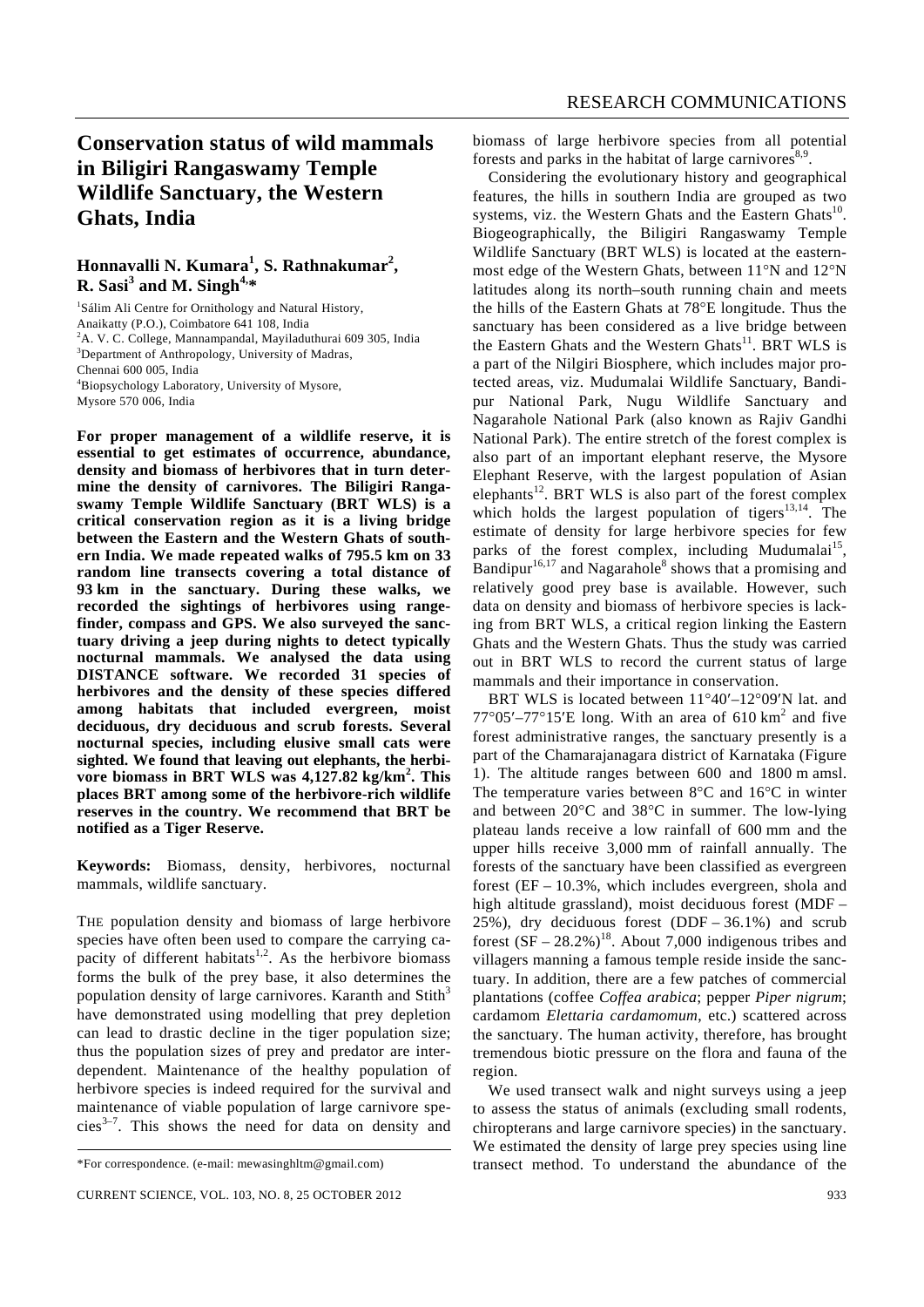

Figure 1. Map of the study area with vegetation types and locations of line transects.

large mammals in different forest types, we computed the encounter rate for each species and represented them as number of sightings per kilometre, as the detections for each species from line transect walks was not enough (less detections) to estimate the density for different forest types. Some of the species which are strictly nocturnal could not be assessed for their abundance during the day transect walk and hence we conducted night surveys to find the occurrence and to assess the abundance of such species in the sanctuary. We drove the jeep at a speed of 10 km/h between 19.00 and 24.00 h. The distance driven was recorded by the jeep odometer. We used a flashlight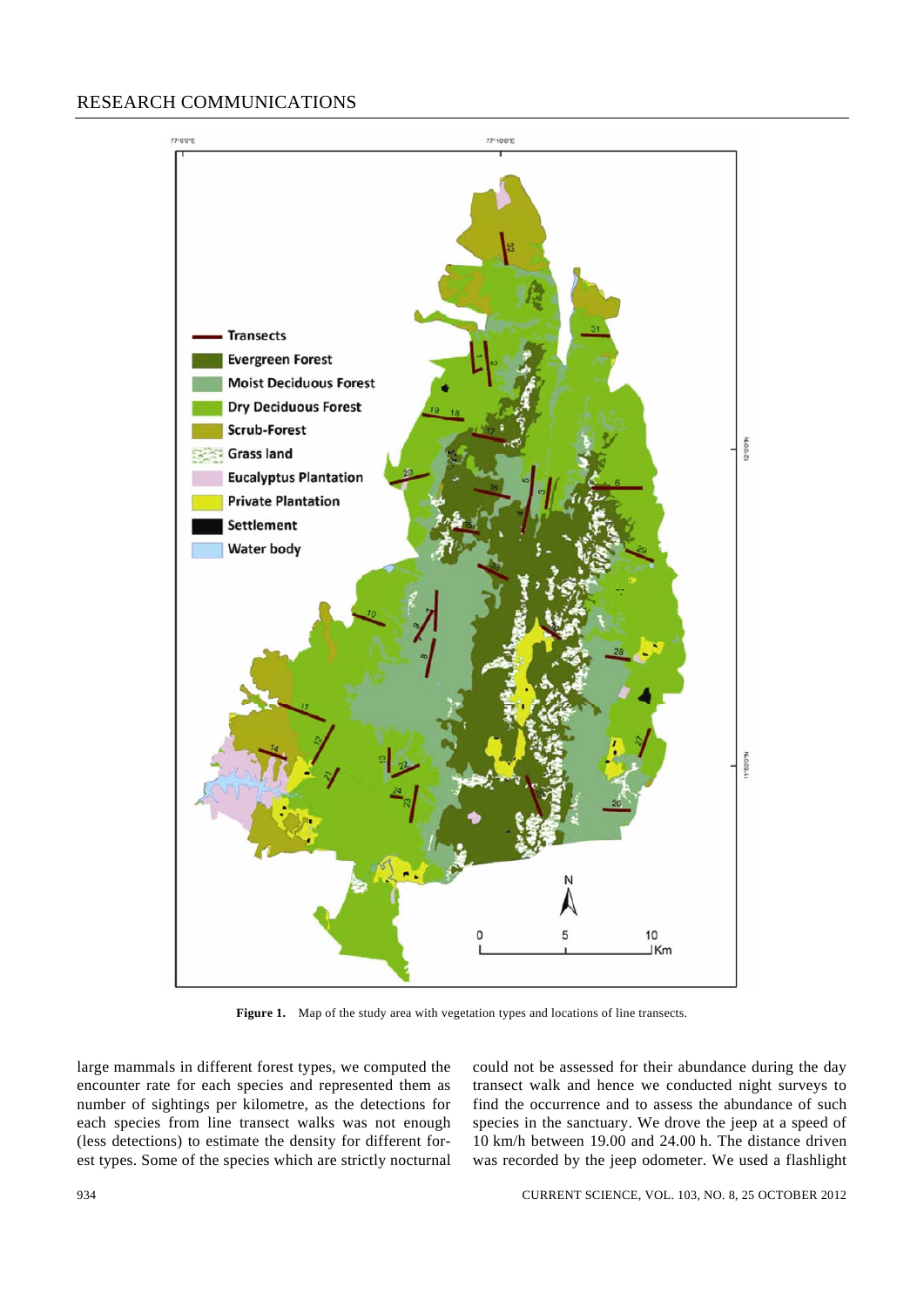to spot animals. The abundance of nocturnal mammals is presented as encounter rate (animals sighted/km). Incidental sight records were also maintained with coordinates as occurrence data.

 We decided the total number of transects and their locations in the sanctuary using vegetation maps. We laid a total of 33 random line transects, which represented all the forest types and altitudinal gradients of the sanctuary. The length of the transects varied between 2 and 4 km, totalling to 93 km and each of the transects was walked a minimum of five times and a maximum of 11 times between 06.00 and 10.00 h as well as 16.30 and 18.30 h. We walked the transects between October 2009 and April 2010, which is the dry season and also visibility is better than other times of the year. A total of 795.5 km was walked on the transects. During a transect walk, for every sighting of the animal, we recorded data on the name of the species, number of individuals, animal to observer distance and angle of the detection from main bearing. The observer to animal distance was measured using OPTI-LOGIC 1000 XL and OSPREY rangefinder and the angle of the detection using a compass. When species were encountered in clusters (animals aggregating within 30 m radius $\delta$ ), we noted the distance and angle to the centre of each cluster. We recorded the coordinates for each sighting using GARMIN eTrex H and GARMIN 72 GPS units.

 We analysed the data from transects using the DISTANCE software and computed the estimate of density for each species. The data from temporal replicates were pooled and treated as a single sample (sample size  $= 33$ ). The density was estimated separately for each species using DISTANCE version-5 (ref. 19). The farthest sightings of the large herbivore species on the transect were truncated to achieve a reliable density estimate<sup>20</sup>. However, the density estimates for all the species were performed using both truncated and untruncated data, and those estimates were chosen which had minimum coefficient of variation for the final estimate. Checking for size bias in detection of animal clusters led to a non-significant regression equation at  $\alpha = 0.10$  for all the species<sup>21</sup> and hence we used the mean cluster size for analysis. Variances in encounter rates of animals between transects were estimated empirically<sup>20</sup>. We judged the fit of possible alternative models to each specific dataset using Akaike's information criterion (AIC) value and goodness of fit tests generated using DISTANCE and the best possible model was selected by the software. Encounter rate, average probability of detection, cluster density, cluster size and animal density were generated using the selected model in DISTANCE.

 To understand the abundance of large mammals in different forest types, we computed the encounter rate for each species and represented them as the number of sightings per kilometre. We used ANOVA to compare the mean sightings per kilometre between the forest ranges and forest types. For data on occurrence alone, we obtained additional information from the Forest Department and the tribes living inside the sanctuary.

 The occurrence of all mammals in different forest types is shown in Table 1. Of the 34 species considered based on their nominal distribution range for the sanctuary, 31 species were sighted during the study and one species was confirmed by secondary information. No information was available on the occurrence of Indian gray wolf *Canis lupus pallipes* and striped hyena, *Hyaena hyaena*. Arboreal mammals including Hanuman langur *Semnopithecus priam*; bonnet macaque *Macaca radiata*; Indian giant squirrel *Ratufa indica* and common giant flying squirrel *Petaurista petaurista* were recorded from the forests with good canopy, whereas slender loris *Loris lydekkerianus* was recorded from deciduous forests. We sighted three small cats in the sanctuary. While jungle cat *Felis chaus* and rusty spotted cat *Prionalilurus rubiginosus* were recorded in deciduous and scrub forest, leopard cat *Prionalilurus bengalensis* was recorded in MDFs. Jackal *Canis aureus* and fox *Vulpes bengalensis* were restricted to marginal areas of the sanctuary, where fox was found to inhabit the open SFs. Small Indian civet *Viverricula indica* and Asian palm civet *Paradoxurus hermophroditus* were recorded in all forest types, whereas striped-necked mongoose *Herpestes vitticollis* and ruddy mongoose *H. smithii* were not recorded from SF and EF respectively. Smooth-coated otter was found in reservoirs in and around the park. Herbivore species were recorded in all the forest types, except four-horned antelope *Tetracerus quadricornis* and blackbuck *Antilope cervicarpa*, which were restricted to drier forests in the foothills. Though we did not spot the pangolin (*Manis crassicaudata*) in the sanctuary, the Forest Department personnel revealed the capture of one animal from the edge of the dry forests. Though we sighted tiger, leopard, dholes and sloth bear in the sanctuary, we did not attempt to collect any data on them because these species require different field methods to estimate their abundance and distribution pattern.

 Though the sanctuary has diverse vegetation types, we broadly classified them as evergreen forest (high elevation shola and grassland, semi-evergreen and evergreen forests), MDFs, DDFs and SFs. The mean encounter rate for each species in different vegetation types is shown in Table 2. The mean encounter rate of some species differed significantly between the vegetation types, viz. gaur:  $F_{3,69} = 6.090$ ,  $P = 0.001$ ; sambar:  $F_{3,69} = 2.677$ , *P* = 0.05; muntjac:  $F_{3,69}$  = 6.299, *P* = 0.001; Hanuman langur:  $F_{3,69} = 8.445$ ,  $P = 0.001$  and bonnet macaque:  $F_{3,69} = 5.113$ ,  $P = 0.003$ . Encounter rates for Asian elephant  $(F_{3,69} = 1.163, P = 0.33)$ , chital  $(F_{3,69} = 2.407,$ *P* = 0.75), four-horned antelope ( $F_{3,69}$  = 1.381, *P* = 0.26) and wild boar  $(F_{3,69} = 0.925, P = 0.433)$  did not differ among vegetation types. The mean encounter rate of gaur  $(0.25 \pm 0.08)$  and sambar  $(0.40 \pm 0.04)$  in EF was more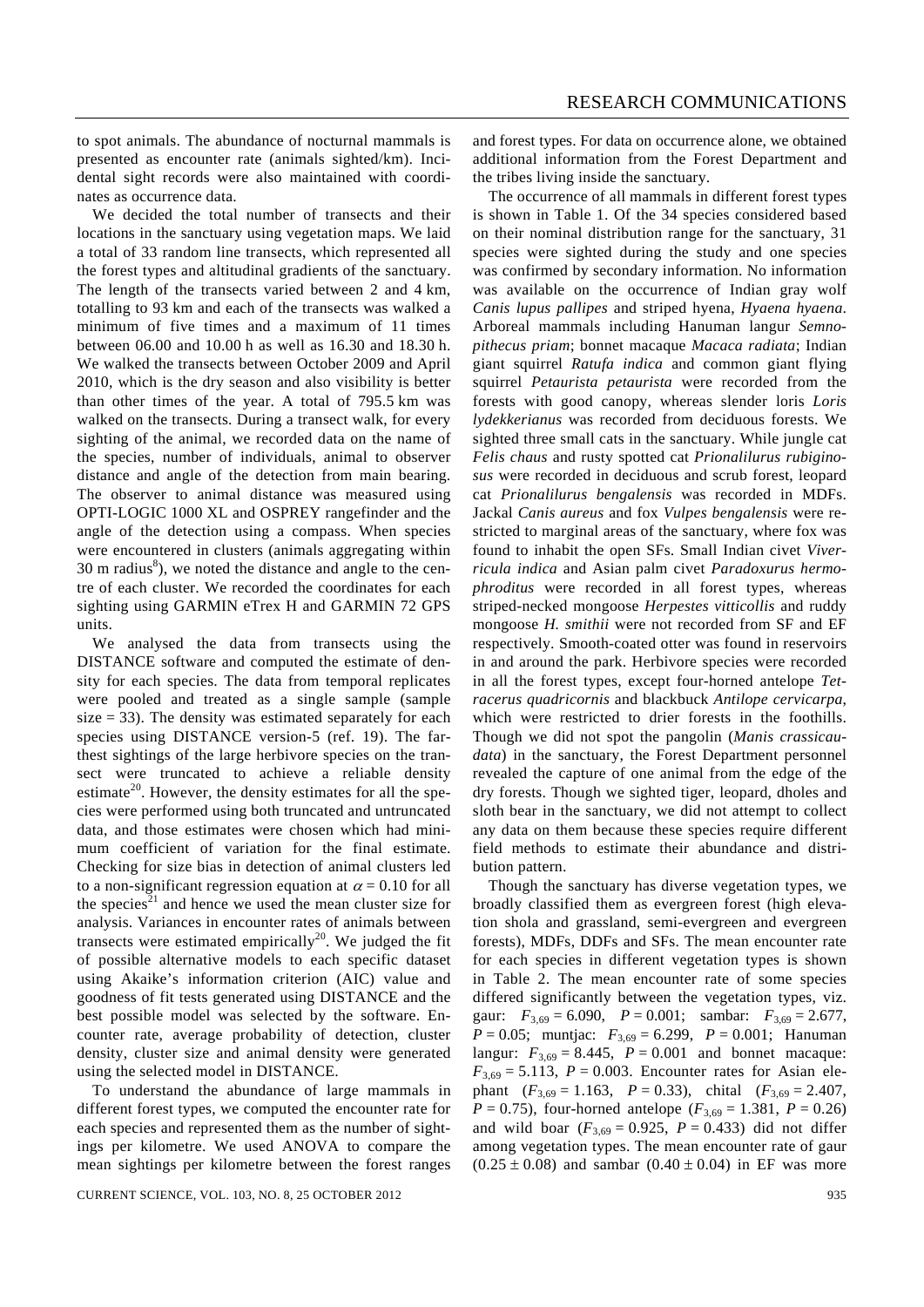|  | Table 1. Occurrence of mammals in major forest types of the Biligiri Rangaswamy Temple Wildlife Sanctuary (BRT WLS) |  |  |  |  |  |  |  |
|--|---------------------------------------------------------------------------------------------------------------------|--|--|--|--|--|--|--|
|--|---------------------------------------------------------------------------------------------------------------------|--|--|--|--|--|--|--|

|                                                      |                    |                          | Forest type              |                          |                          |
|------------------------------------------------------|--------------------|--------------------------|--------------------------|--------------------------|--------------------------|
| Species                                              | <b>IUCN</b> status | EF                       | <b>MDF</b>               | DD                       | SF                       |
| Hanuman langur (Semnopithecus priam)                 | LC                 | P(1)                     | P(1)                     | P(1)                     | $\overline{\phantom{0}}$ |
| Bonnet macaque (Macaca radiata)                      | LC                 | P(1)                     | P(1)                     | P(1)                     | $\overline{a}$           |
| Slender loris (Loris lydekkerianus)                  | LC                 | $\overline{a}$           | $\overline{a}$           | P(1)                     | P(1)                     |
| Tiger (Panthera tigris)                              | EN                 | P(1)                     | P(1)                     | P(1)                     | P(2)                     |
| Leopard (Panthera pardus)                            | NT                 | P(1)                     | P(1)                     | P(1)                     | P(2)                     |
| Jungle cat (Felis chaus)                             | LC                 | P(4)                     | P(4)                     | P(1)                     | P(1)                     |
| Leopard cat (Prionalilurus bengalensis)              | LC                 | P(1)                     | P(1)                     | P(4)                     | N                        |
| Rusty spotted cat (Prionalilurus rubiginosus)        | VU                 | P(1)                     | P(1)                     | P(1)                     | $\mathbf N$              |
| Indian gray wolf (Canis lupus)                       | LC                 | $\overline{a}$           |                          | $\overline{\phantom{0}}$ | N                        |
| Dhole (Cuon alpinus)                                 | EN                 | P(1)                     | P(1)                     | P(1)                     | P(1)                     |
| Golden jackal (Canis aureus)                         |                    | N                        | $\mathbf N$              | P(1)                     | P(1)                     |
| Bengal fox (Vulpes bengalensis)                      | LC                 | $\overline{a}$           | $\overline{\phantom{a}}$ | $\mathbf N$              | P(1)                     |
| Small Indian civet (Viverricula indica)              | LC                 | P(1)                     | P(1)                     | P(1)                     | P(1)                     |
| Asian palm civet (Paradoxurus hermophroditus)        | LC                 | P(1)                     | P(1)                     | P(1)                     | P(1)                     |
| Stripe-necked mongoose (Herpestes vitticollis)       | LC                 | P(1)                     | P(1)                     | P(1)                     | $\overline{\phantom{0}}$ |
| Common mongoose (Herpestes edwardsi)                 | LC                 | $\mathbf N$              | $\mathbf N$              | P(1)                     | P(1)                     |
| Ruddy mongoose (Herpestes smithii)                   | LC                 | P(1)                     | P(1)                     | P(1)                     | P(1)                     |
| Smooth-coated otter (Lutra perspicillata)            |                    |                          | Found in reservoirs      |                          |                          |
| Indian giant squirrel (Ratufa indica)                | NT                 | P(1)                     | P(1)                     | P(1)                     | $\overline{\phantom{0}}$ |
| Common giant flying squirrel (Petaurista petaurista) | LC                 | P(1)                     | P(1)                     | P(1)                     | $\overline{\phantom{0}}$ |
| Southern red muntjac (Muntiacus muntjak)             | LC                 | P(1)                     | P(1)                     | P(1)                     | P(1)                     |
| White spotted chevrotain (Tragulus meminna)          | LC                 | P(1)                     | P(1)                     | P(1)                     | N                        |
| Indian wild pig (Sus scrofa)                         | LC                 | P(1)                     | P(1)                     | P(1)                     | P(1)                     |
| Chithal (Axis axis)                                  | LC                 | P(1)                     | P(1)                     | P(1)                     | P(1)                     |
| Sambar (Rus unicolor)                                | VU                 | P(1)                     | P(1)                     | P(1)                     | P(1)                     |
| Gaur (Bos gaurus)                                    | VU                 | P(1)                     | P(1)                     | P(1)                     | P(1)                     |
| Elephant (Elephas maximus)                           | EN                 | P(1)                     | P(1)                     | P(1)                     | P(1)                     |
| Four-horned antelope (Tetracerus quadricornis)       | VU                 | $\overline{\phantom{0}}$ | $\overline{a}$           | P(1)                     | P(1)                     |
| Blackbuck (Antilope cervicarpa)                      | $_{\rm NT}$        | $\overline{\phantom{0}}$ | $\overline{a}$           | $\overline{\phantom{0}}$ | P(1)                     |
| Indian crested porcupine (Hystrix indica)            | LC                 | P(1)                     | P(1)                     | P(1)                     | P(2, 3, 4)               |
| Thick-tailed pangolin (Manis crassicaudata)          | NT                 | N                        | N                        | P(4)                     | $\mathbf N$              |
| Sloth bear (Melursus ursinus)                        | VU                 | P(1)                     | P(1)                     | P(1)                     | P(1)                     |
| Striped hyena (Hyaena hyaena)                        | NT                 | $\mathbf N$              | ${\bf N}$                | $\mathbf N$              | N                        |
| Black-naped hare (Lepus nigricollis)                 | LC                 | P(1)                     | P(1)                     | P(1)                     | P(1)                     |

P, Present; N, No information. 1, Sighted; 2, Faecal deposit; 3, Body parts; 4, Local information. EN, Endangered; LC, Least concerned; NT, Near threatened; VU, Vulnerable.

| Table 2. Relative abundance (mean number of herds/groups per km ± standard error of mean) of diurnal mammals in different forest types of |  |  |                |  |  |  |  |
|-------------------------------------------------------------------------------------------------------------------------------------------|--|--|----------------|--|--|--|--|
|                                                                                                                                           |  |  | <b>BRT WLS</b> |  |  |  |  |

|                      |                 | Forest type     |                 |                 | <b>ANOVA</b>    |            |                  |
|----------------------|-----------------|-----------------|-----------------|-----------------|-----------------|------------|------------------|
| <b>Species</b>       | ΕF              | <b>MDF</b>      | DD              | <b>SF</b>       | Overall         | $F_{3,69}$ | $\boldsymbol{P}$ |
| Asian elephant       | $0.17 \pm 0.10$ | $0.07 \pm 0.02$ | $0.13 + 0.03$   | $0.08 + 0.08$   | $0.11 \pm 0.02$ | 1.163      | 0.330            |
| Gaur                 | $0.25 \pm 0.08$ | $0.18 \pm 0.03$ | $0.06 \pm 0.01$ | $0.04 \pm 0.02$ | $0.12 \pm 0.01$ | 6.090      | 0.001            |
| Sambar               | $0.40 \pm 0.04$ | $0.22 + 0.04$   | $0.20 + 0.03$   | $0.19 + 0.07$   | $0.22 + 0.02$   | 2.677      | 0.05             |
| Chital               | $0.18 + 0.08$   | $0.08 \pm 0.03$ | $0.16 \pm 0.03$ | $0.28 \pm 0.08$ | $0.14 + 0.02$   | 2.407      | 0.075            |
| Indian muntjac       | $0.24 + 0.06$   | $0.27 + 0.04$   | $0.11 + 0.03$   | $0.01 + 0.01$   | $0.17 + 0.02$   | 6.299      | 0.001            |
| Four-horned antelope | $\Omega$        | $\Omega$        | $0.01 + 0.01$   | $0.01 + 0.01$   | $0.01 + 0.00$   | 1.381      | 0.256            |
| Wild boar            | $0.01 + 0.01$   | $0.05 + 0.02$   | $0.06 \pm 0.02$ | $\Omega$        | $0.05 + 0.01$   | 0.925      | 0.433            |
| Hanuman langur       | $0.23 \pm 0.09$ | $0.20 \pm 0.04$ | $0.03 \pm 0.01$ | $0.03 + 0.03$   | $0.10 + 0.02$   | 8.445      | 0.000            |
| Bonnet macaque       | $0.06 \pm 0.04$ | $0.07 + 0.02$   | $\mathbf{0}$    | $\overline{0}$  | $0.03 + 0.01$   | 5.113      | 0.003            |

EF, Evergreen Forest; MDF, Moist Deciduous Forest; DDF, Dry Deciduous Forest; SF, Scrub Forest.

than in the other forest types and it gradually declined towards deciduous forest. The mean encounter rate of muntjac in MDFs  $(0.27 \pm 0.04)$  and EFs  $(0.24 \pm 0.06)$  was higher than in the dry forests. The mean encounter rate of Hanuman langur and bonnet macaque was higher in EFs (Hanuman langur:  $0.23 \pm 0.09$ , bonnet macaque: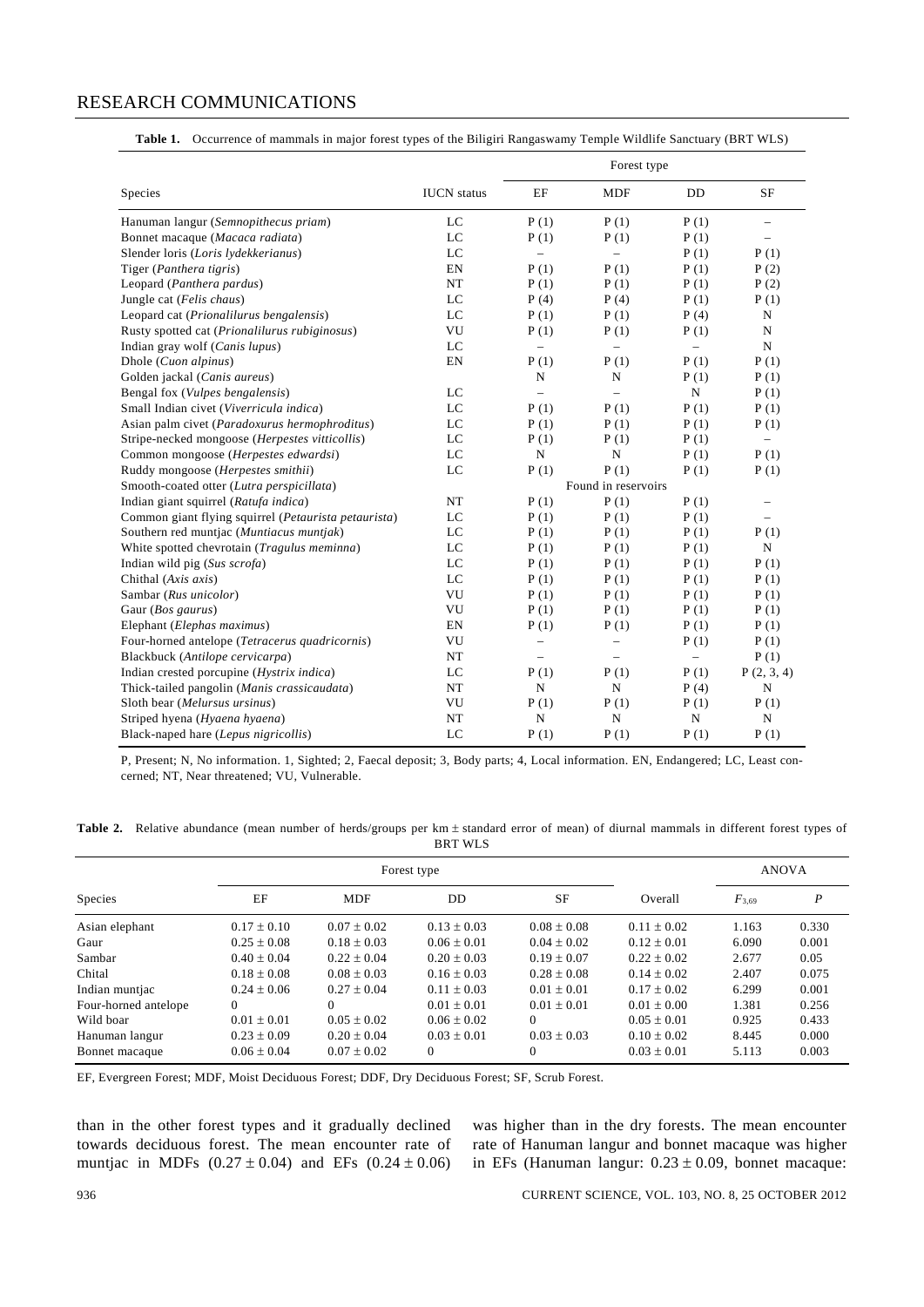| <b>Species</b>               | N              | EF              | <b>MDF</b>      | <b>DDF</b>      | <b>SF</b>       | Overall          |
|------------------------------|----------------|-----------------|-----------------|-----------------|-----------------|------------------|
| Small carnivore species      |                |                 |                 |                 |                 |                  |
| Jungle cat                   | 8              | $\Omega$        | 0               | $0.04 + 0.08$   | $0.12 \pm 0.17$ | $0.03 + 0.07$    |
| Leopard cat                  | 3              | $\Omega$        | $0.02 \pm 0.04$ | $\Omega$        | $\theta$        | $0.006 \pm 0.02$ |
| Rusty spotted cat            | 11             | $\Omega$        | $0.01 \pm 0.02$ | $0.03 + 0.05$   | 0               | $0.02 + 0.04$    |
| Small Indian civet           | 22             | $\Omega$        | $0.05 + 0.05$   | $0.05 + 0.06$   | $\theta$        | $0.04 \pm 0.05$  |
| Asian palm civet             | 50             | $0.09 \pm 0.08$ | $0.13 + 0.08$   | $0.14 \pm 0.15$ | $\theta$        | $0.12 \pm 0.12$  |
| Other mammals                |                |                 |                 |                 |                 |                  |
| Slender loris                | $\overline{4}$ | $\Omega$        | 0               | $0.01 + 0.04$   | $\Omega$        | $0.009 \pm 0.03$ |
| Common giant flying squirrel | 51             | $0.17 + 0.29$   | $0.16 \pm 0.17$ | $0.06 \pm 0.08$ | $\theta$        | $0.1 + 0.15$     |
| White spotted chevrotain     | 42             | $0.06 \pm 0.10$ | $0.06 \pm 0.07$ | $0.11 \pm 0.18$ | $\theta$        | $0.08 \pm 0.14$  |
| Indian crested porcupine.    | 15             | $0.09 \pm 0.08$ | $0.05 \pm 0.06$ | $0.04 \pm 0.08$ | $\theta$        | $0.04 \pm 0.07$  |

Table 3. Relative abundance (mean number of animals per km  $\pm$  standard error of mean) of nocturnal mammals in different forest types of BRT WLS

N, Number of animals.

 $0.06 \pm 0.04$ ) and MDFs (Hanuman langur:  $0.20 \pm 0.04$ , bonnet macaque:  $0.07 \pm 0.02$ ) than in other forest types. Four-horned antelope was confined to DDF and SF and the mean encounter rate was  $0.01 \pm 0.00$ . Though the mean encounter rate of chital statistically did not show significant difference among the vegetation types, the mean encounter rate in SFs  $(0.28 \pm 0.08)$  was higher than any other vegetation types.

 During the night survey, we sighted five species of small carnivores including jungle cat, leopard cat, rusty spotted cat, small Indian civet and Asian palm civet, and four species of other mammals including slender loris, common giant flying squirrel, white spotted chevrotain and Indian crested porcupine (Table 3). Among the small carnivores, Asian palm civet was commonly found in the entire sanctuary  $(0.12 \pm 0.12)$ , except in SFs, while jungle cat was encountered in dry forests but found in low abundance  $(0.03 \pm 0.07)$ . Interestingly, we had 11 encounters of rusty spotted cats, especially in the dry forests  $(0.02 \pm 0.04)$ . Conversely, leopard cat was encountered less  $(0.006 \pm 0.02)$  in the sanctuary. Giant flying squirrel  $(0.1 \pm 0.15)$  and chevrotain  $(0.08 \pm 0.14)$  were encountered more than the slender loris  $(0.009 \pm 0.03)$  and porcupine  $(0.04 \pm 0.07)$ .

 The estimated densities of individuals and groups, and the calculated biomass for the eight large herbivore species along with sample size, mean cluster size, coefficient of variation and associated confidence intervals are summarized in Table 4. In terms of density of groups, muntjac  $(3.67 \text{ km}^2)$  was the most dominant species, followed by chital  $(3.54 \text{ km}^2)$ , sambar  $(3.42 \text{ km}^2)$ , bonnet macaque  $(2.27 \text{ km}^2)$ , gaur  $(1.89 \text{ km}^2)$ , Hanuman langur  $(1.86 \text{ km}^2)$ , four-horned antelope  $(1.77 \text{ km}^2)$  and wild pig  $(1.62 \text{ km}^2)$ . However, estimates for four-horned antelope and wild pig were not good as the number of detections was negligible and the estimate may be biased with large coefficient of variation. In terms of density of individuals, the density of chital  $(13 \text{ km}^2)$  was more than the others, followed by

Hanuman langur (6.34 km<sup>2</sup>), bonnet macaque (3.56 km<sup>2</sup>), sambar (6.01 km<sup>2</sup>), wild pig (5.33 km<sup>2</sup>), gaur (5.08 km<sup>2</sup>), muntjac  $(3.70 \text{ km}^2)$  and four-horned antelope  $(2.44 \text{ km}^2)$ . The total large herbivore density was  $49.42$  animals/km<sup>2</sup> that included terrestrial herbivore (ungulates) density of  $36.52$  animals/km<sup>2</sup> and arboreal herbivore density of 12.90 animals/km<sup>2</sup>. The density of large herbivore species when multiplied with the average weight of the respective species<sup>1</sup> gave a density of biomass for each species (Table 4), and by addition of biomass of all the prey species, it gave a prey species biomass density of  $4,044.55$  kg/km<sup>2</sup>, even if the primates are left out.

 Elevation in BRT WLS varied highly and accordingly, vegetation also varied from open scrub or open wooded deciduous forests at lower elevation to MDFs, EFs with shola and grassland towards higher elevation. Variation in the elevation and diverse vegetation types determined the distribution of many mammal species in the sanctuary.

 Primates and giant squirrels are indeed canopy-living animals and hence EFs and MDFs harbour good populations than deciduous forests and SFs. However, primates are highly adaptable species and are known to occur in SFs of the plains to human-dominated landscapes<sup>22</sup>. Probably the reason for their absence or low abundance in DDFs and SFs can be attributed to the presence of predator species, especially the leopard which can climb trees and prey on the arboreal mammals.

 Slender loris in South India includes two subspecies, viz. Malabar slender loris, *L. lydekkerianus malabaricus* and Mysore slender loris, *L. lydekkerianus lydekkerianus*. The former is restricted to EFs on the western slopes of the Western Ghats, whereas the latter is restricted to the dry forests of the Eastern Ghats, Deccan Plateau and southern plains. The loris subspecies found in BRT WLS is the Mysore slender loris and it is a first sight record for the sanctuary. Sightings are very few and restricted to the dry forests in the southern part of the sanctuary. Kumara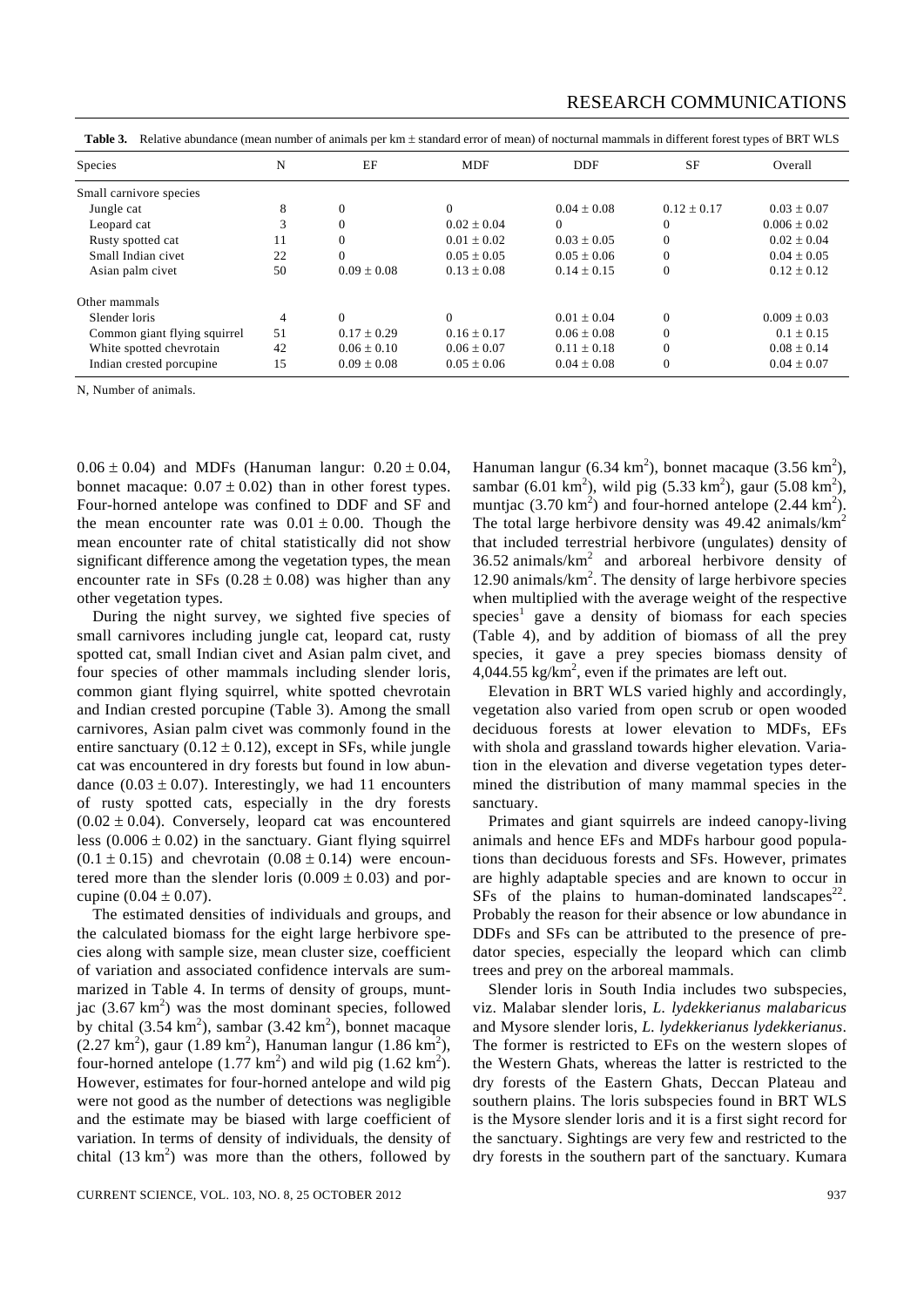|                      |                  | Table 4.    |      |                         |                          | Density and biomass estimates of large herbivores in the BRT WLS |                |                               |
|----------------------|------------------|-------------|------|-------------------------|--------------------------|------------------------------------------------------------------|----------------|-------------------------------|
| <b>Species</b>       | $\boldsymbol{n}$ | Ď,<br>(km²) | ΰ    | ĥ<br>(km <sup>2</sup> ) | <b>CV</b><br>(D)<br>(% ) | 95% CI<br>$(km^2)$                                               | Weight<br>(kg) | <b>Biomass</b><br>$(kg/km^2)$ |
| Gaur                 | 66               | 1.89        | 2.67 | 5.08                    | 19.05                    | $3.49 - 7.38$                                                    | 450            | 2286.00                       |
| Sambar               | 155              | 3.42        | 1.76 | 6.01                    | 12.75                    | $4.67 - 7.74$                                                    | 134            | 805.34                        |
| Chital               | 72               | 3.54        | 3.94 | 13.96                   | 21.25                    | $9.17 - 21.27$                                                   | 47             | 656.12                        |
| Muntjac              | 131              | 3.67        | 1.01 | 3.70                    | 18.36                    | $2.56 - 5.34$                                                    | 21             | 77.70                         |
| Indian wild pig      | 13               | 1.62        | 3.27 | 5.33                    | 33.48                    | $2.72 - 10.45$                                                   | 32             | 170.56                        |
| Four-horned antelope | 9                | 1.77        | 1.38 | 2.44                    | 19.93                    | $1.63 - 3.67$                                                    | 20             | 48.8                          |
| Hanuman langur       | 77               | 1.86        | 3.41 | 6.34                    | 20.46                    | $4.22 - 9.51$                                                    | 9              | 57.06                         |
| Bonnet macaque       | 43               | 2.27        | 2.88 | 6.56                    | 25.63                    | $3.97 - 10.83$                                                   | $\overline{4}$ | 26.24                         |

*n*, number of detections;  $\hat{D}_{\rho}$ , Density of clusters;  $\hat{Y}$ , Mean cluster size;  $\hat{D}$ , Density of individuals; CV  $(\hat{D})$ , Percentage coefficient of variation; 95% CI, 95% confidence interval.

*et al*. 23 reported that the southernmost sightings were at the north of Cauvery river in Bangalore and Tumkur districts; however, the modelled niche for the Mysore slender loris shows drier forests of BRT WLS as a possible habitat $24$ . The present sighting of slender loris not only confirms the prediction, but it is also the westernmost sighting of its distribution range in the state. Further exploration in the adjoining Sathyamangalam forests and M. M. Hills will throw more light on its population contiguity and distribution pattern. The low abundance could be attributed to the periphery of the distribution range in Karnataka.

 During the present study we could not obtain any information on hyena, however our interviews with the Soliga tribe suggest the possible occurrence of the species in the southern drier forests of the sanctuary. Wolf was once thought to be present in the larger area of the state, including marginal areas of BRT  $WLS^{25}$ . However wolf ranges have shrunk in the state and the species may have probably disappeared from the surrounding areas of the sanctuary<sup>26</sup>. The rusty spotted cat was sighted in the sanctuary for the first time. The abundance was more in the deciduous and marginal forests. There have been few sight records of rusty spotted cat in the state<sup>27</sup>, and this probably is due to lack of proper exploration. However, 11 encounters of the species emphasize the importance of the forest for its conservation.

 Herbivore species including elephant *Elephas maximus*; gaur *Bos gaurus*; sambar *Rus unicolor* chital and muntjac *Muntiacus muntjak* are relatively generalist species and they occur in all the forest types. However, the availability of browse and grass in the forests determines the habitat preferred by these species. Conversely, antelopes have adapted to live in open wooded forests, where they can see over long distance and run to escape predators. Perhaps, both blackbuck and four-horned antelopes were confined to the foothills of BRT WLS with open deciduous forests and SF as the MDF and DDF at high altitude is infested with lantana. Gaur and sambar have adapted to browse and graze, while the chital is largely a grazer. The relative abundance of gaur and sambar decreases from wet forests to dry forests, whereas the relative abundance of chital increases in the other way since grass is more available in the open forests than the moist forests with thick lantana in the sanctuary. Muntjac being solitary in nature<sup>8</sup> preferred closed canopy forests than open forests.

 Estimate of large herbivore density in the present study, when compared with that from other parks in the country (Table 5), revealed that BRT WLS holds high density of muntjac, medium density of sambar and gaur, and comparatively low density of chital and Hanuman langur. Nevertheless, the density of sambar was similar to that in other parks of the same landscape (Bandipur and Nagarahole) and though the gaur density in BRT WLS was lower than in these parks, it shows a promising value. However, the density of large prey species is much better than in the Bhadra Tiger Reserve. High degree of undulating terrain and thick lantana decrease the grass availability for the grazers. Lantana is found from relatively high-elevation DDF to MDF; this may have restricted the grass availability to deciduous forests at the foothills and highly worked MDF. This habitat of the forest favoured browsers<sup>1</sup> like gaur and sambar and wherever habitat heterogeneity favoured grazers like the chital. The low density of Hanuman langur may be due to hunting of the animal in the past. Local people and old Forest Department personnel mentioned hunting activities in the past by tribal community and people from neighbouring villages. Later the forests faced severe hunting pressure by a notorious elephant poacher for more than two decades, during which protection and management of the forest was weak. From 2005, the protection and management of the sanctuary realized the normal functioning; yet hunting pressure exists in marginal areas. Thus the Hanuman langur in most of the areas of the sanctuary is shy and its density is low.

 Blackbucks *Antilope cervicapra* live in low abundance and are restricted to marginal areas and cropland in the periphery of the sanctuary and hence they were not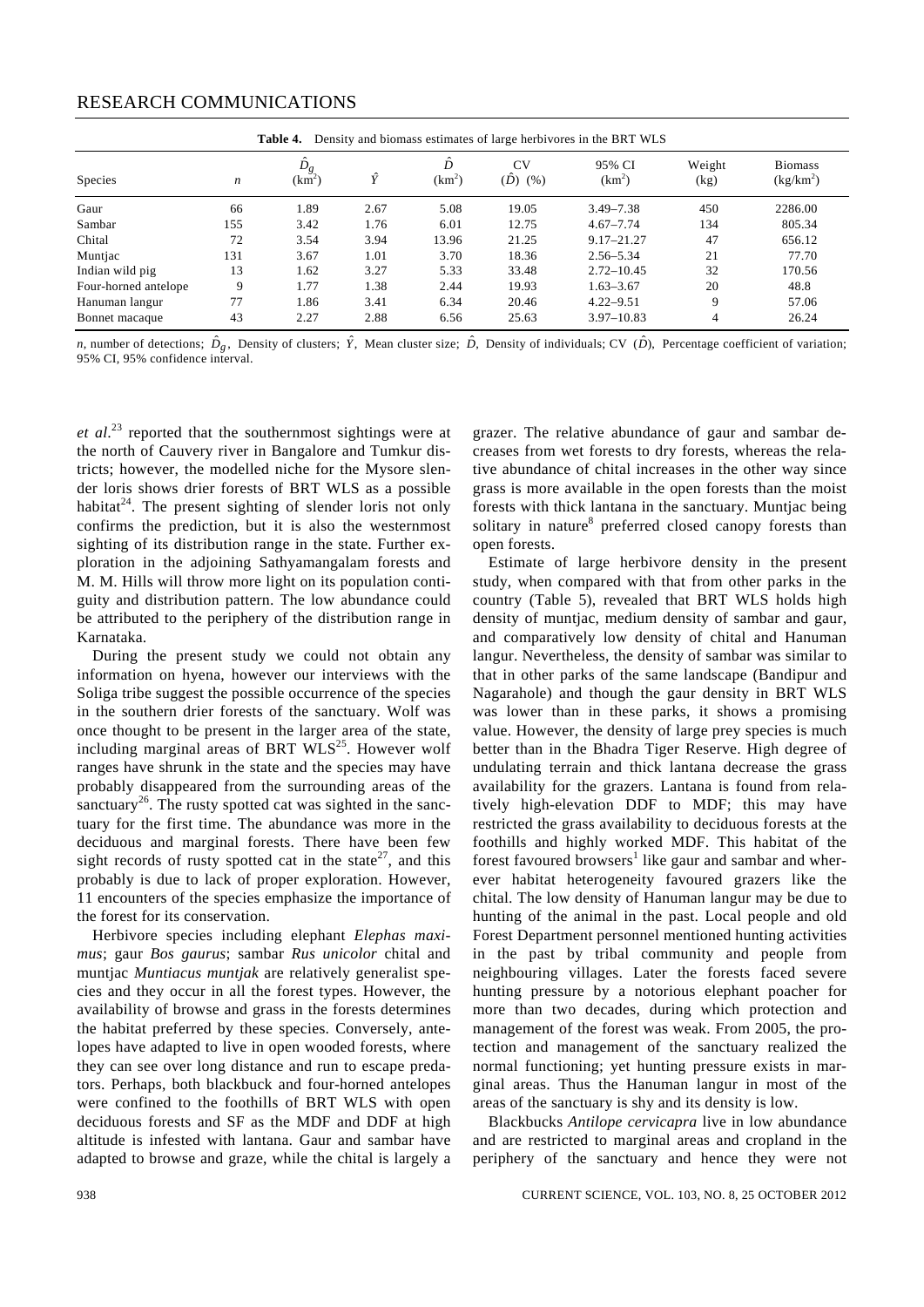Location\* Gaur Sambar Chital Muntjac Hanuman langur Nagarahole 9.6 5.5 50.6 4.2 23.8 Bipur 7.0 5.6 20.1 0.7 NA Bhadra 1.48 0.89 4.51 3.64 22.6 BRT 5.08 6.01 13.96 3.70 6.34 Pench 0.7 9.6 51.3 NA NA Kanha NA 1.5 49.7 0.6 NA Ranthambore SA 17.15 31.0 SA 21.75 Gir SA 2.0 50.8 SA NA Mudumalai 0.5 6.61 25.03 NA NA Anamalai 12.34 6.54 20.54 0.28 NA KMTR 3.6 7.0 NA NA 9.9

**Table 5.** Comparison of estimated densities of five herbivore species in different Indian forests

\*Source: Nagarahole<sup>8</sup>; Bipur, Pench, Kanha<sup>17</sup>; Bhadra<sup>32</sup>; Ranthambore<sup>7</sup>; Gir<sup>29</sup>; Mudumalai<sup>15</sup>; Anamalai<sup>33</sup>; KMTR (Kalakad–Mundanthurai Tiger Reserve)<sup>34</sup>; BRT, Present study; SA, Species absent; NA, No estimate available.

**Table 6.** Biomass density of large herbivore species from different tropical regions in the Indian subcontinent

| Location                   | Biomass density $(kg/km^2)$ | Forest type                                    |
|----------------------------|-----------------------------|------------------------------------------------|
| Nagarahole <sup>8</sup>    | 7,638.00                    | Tropical dry moist deciduous                   |
| Bandipur $17.*$            | 5,007.30                    | Tropical dry deciduous                         |
| Bhadra <sup>32,*</sup>     | 1,277.25                    | Tropical dry moist deciduous                   |
| BRT (present study)        | 4,127.82                    | Tropical dry moist deciduous, evergreen forest |
| Pench <sup>6</sup>         | 6,013.25                    | Tropical dry deciduous                         |
| Kanha <sup>35</sup>        | 3.902.3-4.805.70            | Tropical moist deciduous                       |
| $Gir^{29}$                 | 3,292.00                    | Tropical dry deciduous thorn                   |
| Kaziranga <sup>17,*</sup>  | 4,252.00                    | Tropical moist with alluvial grass lands       |
| Ranthambore <sup>7,*</sup> | 6,418.83                    | Tropical dry deciduous                         |

\*Available density estimate was converted to biomass density by taking average weight of species<sup>1</sup>.

sighted during the transect walks. The proportion of suitable habitat (open wooded forests like deciduous forests with opened canopy<sup>28</sup>) for four-horned antelope is restricted to the foothills and it is marginal in the sanctuary. Hence the number of detections was less and the estimate may be biased. Nevertheless, the present estimate for four-horned antelope  $(2.44 \text{ km}^2)$  shows the presence of a promising population in the sanctuary when compared to estimates from Pench  $(0.7 \text{ km}^2)^{17}$  and Gir  $(0.42 \text{ km}^2)^{29}$ .

 Since elephants rarely contribute to the diet of large carnivore species $4,16,30$ , their estimates were omitted while comparing the prey biomass density between BRT WLS and other parks in the country. Biomass density varied from as low as 1,277.25 kg/km<sup>2</sup> in Bhadra to 7,638 kg/km<sup>2</sup> in Nagarahole (Table 4). Seven parks in the country support more than  $4,000 \text{ kg/km}^2$  of prey biomass, including Nagarahole, Ranthambore, Pench, Bandipur, Kaziranga, BRT WLS and Kanha, which reveals that BRT WLS is one of the highest biomass-rich areas in the country. The overall herbivore density in BRT WLS was lesser than in many other protected areas. However, the density of large-bodied species like gaur and sambar was very high, which has contributed to high biomass density for the sanctuary. As the density of biomass of large prey species

is high, there is a possibility of high density of tigers in the sanctuary. As these forests are a part of one of the largest forest complexes in the Indian subcontinent holding the largest population of the highly threatened tiger, population monitoring of large herbivores and large carnivores is highly essential. Karanth and Stith<sup>3</sup> pointed out that the critical determinant of tiger population viability is prey depletion. Since the marginal areas of the sanctuary have been facing various anthropogenic pressures, including hunting of animals<sup>31</sup>, further management steps are required to enhance the density of prey species in the marginal areas to ensure long survival of viable populations of large carnivores. With the promising prey base available and good population of tigers (28–34 individual tigers, unpublished Forest Department annual census report, Chamarajanagara Wildlife Division) in the sanctuary, we recommend that BRT WLS be notified as a Tiger Reserve, which would help in ensuring proper protection of the major tiger habitat in the country and also at a global level.

<sup>1.</sup> Eisenberg, J. F. and Seidensticker, J., Ungulates in southern Asia: a consideration of biomass estimates for selected habitats. *Biol. Conserv*., 1976, **10**, 293–308.